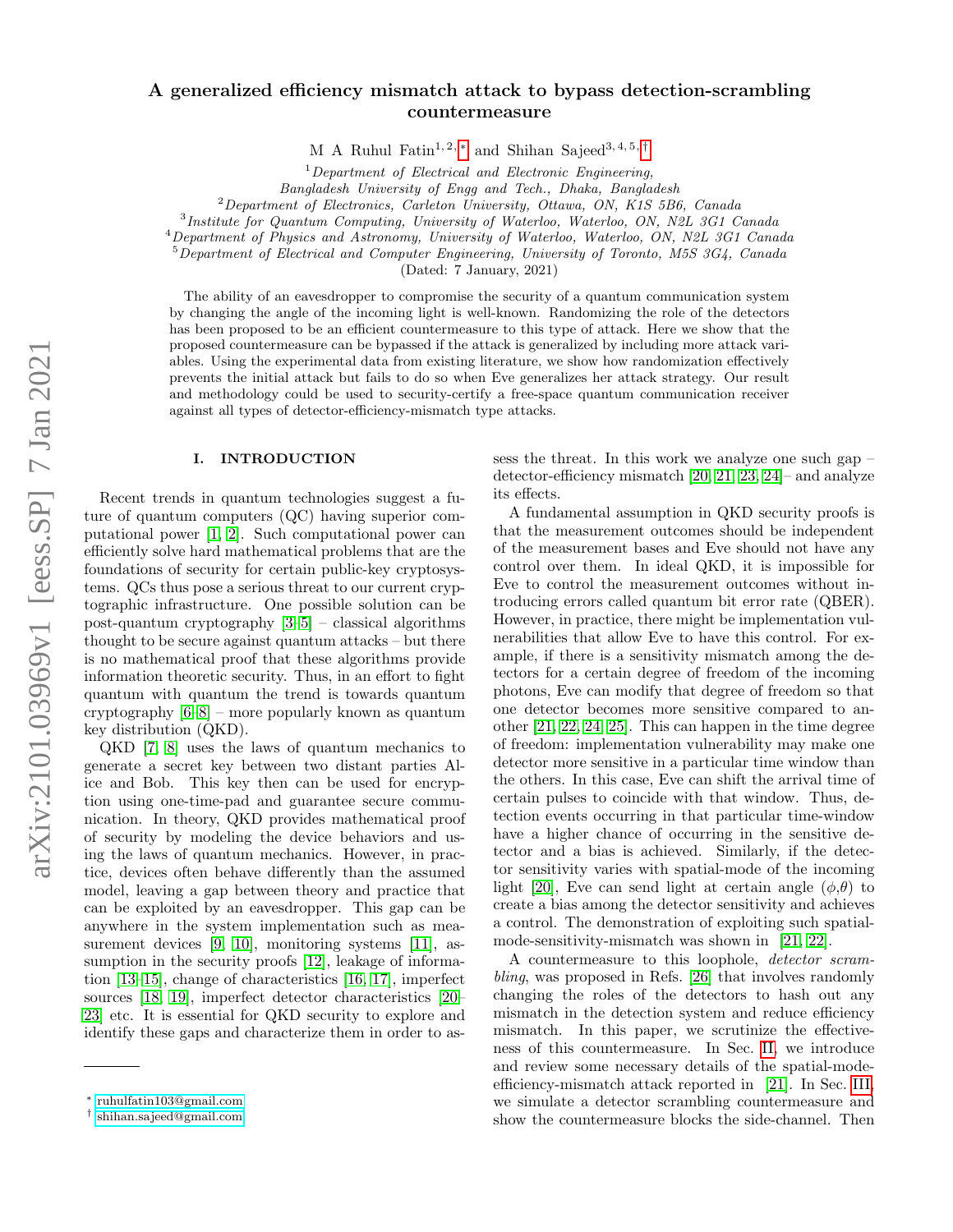in Sec. [V,](#page-3-9) we show how the scrambling countermeasure can be bypassed by resorting to a more general attack strategy. We conclude in Sec. [V.](#page-3-9)

## <span id="page-1-0"></span>II. REVIEW OF DETECTION EFFICIENCY MISMATCH

We shall assume a polarization-encoded Bennett-Brassard (BB84) QKD scheme with passive basis-choice implementation as shown in Fig. [1a](#page-1-2). The beam splitter (BS) is used for selecting the HV or DA bases and the polarization beam splitters (PBSs) followed by two detectors are used to measure the polarization in a basis. Detectors  $h$  and  $v$  are used for measuring the incoming  $H$ and  $V$  polarized light while detectors  $d$  and  $a$  are used for measuring D and A polarized light respectively.

The efficiency-mismatch side-channel is explained with the help of Fig. [1b](#page-1-2). Here we show how the sensitivity of the h and v detectors varies in response to the angle of the incoming light. The circle on the left (right) shows the sensitive area of detector  $h(v)$ . Outside the circle the sensitivity is zero (in practical detectors, sensitivity does not go to zero so abruptly, but this simple assumption serves the purpose to explain the concept). In the overlapping (green) region, both the detectors are equally sensitive. However, if the light is sent towards the red (blue) region, detector  $v(h)$  has a higher sensitivity than the  $h(v)$  detector. Eve can stage a faked-stage attack to exploit this bias.

The faked-state attack considered in ref[\[21\]](#page-4-10) is based on the following assumptions. Eve is present outside Alice's lab. She intercepts and measures the signal going towards Bob. Then she reproduces another pulse with the same polarization as her measurement outcome but with different mean photon number, and sends it towards Bob at an angle where the target detector has a higher sensitivity compared to others. More specifically, if Eve's measurement outcome is  $j$ , she reproduces  $j$  polarized light with mean photon number  $\mu_i$  and sends it at an angle where detector  $j$  has a higher sensitivity than the other three detectors. This angle is referred to as the attack angle for detector j. She uses a lossless channel to overcome the channel loss and maximize her target detection probabilities. The sifted key rate and QBER in Eve's presence become

<span id="page-1-3"></span>
$$
R_e = \frac{1}{4} \sum_{j=H, V, D, A} R_e(j),
$$
  
QBER<sub>e</sub> =  $\frac{1}{4R_e} \sum_{j=H, V, D, A} E_j.$  (1)

In order to remain hidden, Eve's first target would be to match the sifted key rate  $R_e$  to the expected key rate  $R_{ab}$ , i.e.,  $R_{ab} = R_e$ . The next target would be to minimize  $QBER_e$  to maximize the amount of leaked information. Thus, the problem can be turned into an optimization problem with the goal of minimizing  $QBER_e$ 



<span id="page-1-2"></span>FIG. 1. a) Schematic of a typical BB84 receiver setup with four photodetectors. The labels indicate the case when there is incoming H-polarized light.b) Spatial efficiency mismatch in detectors  $h$  and  $v$  when looked from the channel. Blue and Red regions indicate the efficiencies – as a function of illumination angle  $(\phi, \theta)$  – of the h and v detectors respectively where one detector is on while the other is off . The green region indicates ranges of  $(\phi, \theta)$ , where both detectors are equally sensitive. None of the detectors are sensitive in the white region. For a mismatch of this kind, an adversary can utilize this to get some information about the key.

with the constraints  $R_{ab} = R_e$ . The parameters to optimize are the four mean photon numbers which Eve can manipulate to minimize the error. A harder constraint can also be chosen. Instead of matching only total key rate, the key rate at each channel can also be matched. Both of these optimizations were done in Ref. [\[21\]](#page-4-10) and the result is reproduced in Fig. [2.](#page-2-0)

#### <span id="page-1-1"></span>III. DETECTOR SCRAMBLING COUNTERMEASURE

In this section we discuss the general detector scrambling countermeasure outlined in [\[26\]](#page-4-14) and investigate its effectiveness in preventing the attack. Let us assume that a half-wave plate (HWP) is placed in front of the BS in Fig. [1.](#page-1-2) By rotating the axis of the HWP Bob can rotate the incoming polarization by  $\theta_B = 0$  °, 45 °, 90 ° and 135 °. When  $\theta_B = 0$  °, the detectors marked by  $h, v, d$  and a are used to detect incoming horizontal  $(H)$ , vertical  $(V)$ , diagonal  $(D)$  and anti-diagonal  $(A)$  polarized lights respectively. When  $\theta_B = 90$ <sup>°</sup>, the bases are unchanged but the roles of each detector is inverted, i.e, detector marked h measures V and vice versa. In case of  $\theta_B = 45$ <sup>°</sup>, the roles of each basis is flipped and finally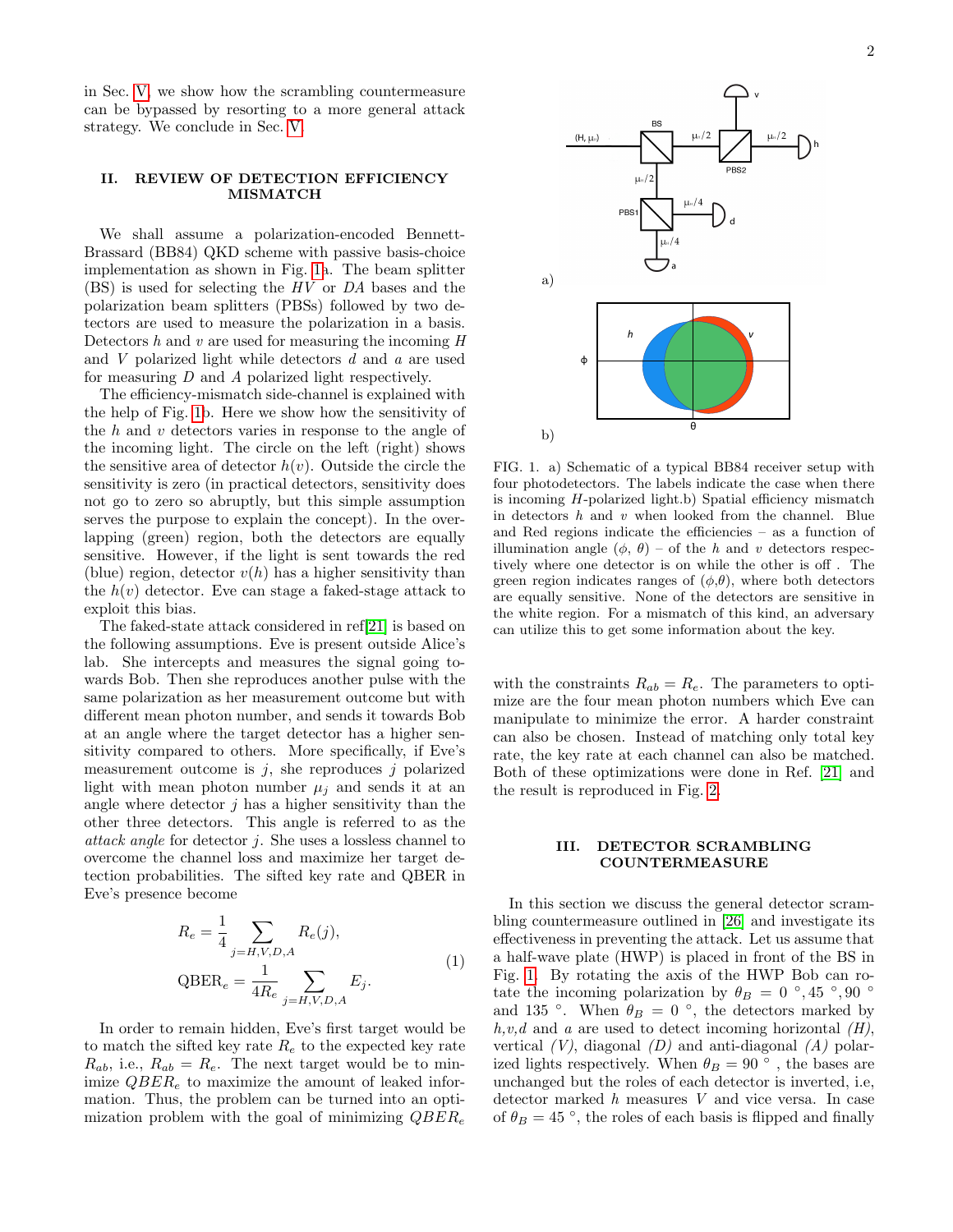

<span id="page-2-0"></span>FIG. 2. Simulated QBER vs line loss. The lower two solid curve (red and blue) indicates the results obtained in [\[21\]](#page-4-10). The blue curve shows the optimized  $QBER_e$  when Eve matches the Bob compares the total sifted key rate with the expected Alice-Bob sifted key rate  $R_{ab}$ . The red curve shows the optimized  $QBER_e$  when Eve matches the rate for individual channels like  $R_{ab} = R_e(j)$  where  $j \in \{\text{h}, \text{v}, \text{d}, \text{a}\}\$ . The upper solid curve shows the optimized QBER in presence of detector scrambling countermeasure. It can be seen that Bob can smoke out Eve's presence with this countermeasure.

for  $\theta_B = 135$  ° both the roles of each basis and each detector is flipped, i.e, a detector marked  $h$  measures  ${\cal D}$ and A when  $\theta_B = 45$  ° and  $\theta_B = 135$  ° respectively. Thus, by randomly changing the incoming polarization by a HWP, it is possible for Bob to scramble the roles of both his bases and detectors.

In the following, we assume Bob scrambles his detectors with equal a-priori probability. The sifted key rate  $R_e(j|\theta_B)$  and error rate  $E_{j|\theta_B}$  in the presence of Eve given she sends  $j$  polarized light – towards attack angle  $j$  with mean photon number  $\mu_j$  – and Bob applies  $\theta_B$  rotation, can be derived similar to Eqs. [\(A3\)](#page-4-15) to [\(A5\)](#page-5-0) as presented in Appendix [B.](#page-5-1) Thus, the total sifted key rate  $R_e^s$  and  $QBER_e^s$  with Eve's attack and Bob applying scrambling countermeasure become (derived in Appendix [B\)](#page-5-1) :

<span id="page-2-2"></span>
$$
R_e^s = \frac{1}{4} \sum_{j=H,V,D,A} \frac{1}{4} \sum_{\theta=0^{\circ},45^{\circ},90^{\circ},135^{\circ}} R_e(j|\theta)
$$
  

$$
QBER_e^s = \frac{1}{4R_e} \sum_{j=H,V,D,A} \frac{1}{4} \sum_{\theta=0^{\circ},45^{\circ},90^{\circ},135^{\circ}} E_{j|\theta},
$$
 (2)

As discussed in Sec. [II,](#page-1-0) the terms  $E_{j|\theta}$  and  $R_e$  are dependent on mean photon number chosen by Eve. Thus, we perform similar optimization using the four mean photon numbers as the free parameters to minimize  $QBER^s_e$ with the constraint  $R_e^s = R_{ab}$ . Our result is shown with the black curve in Fig. [2.](#page-2-0) The presence of scrambling makes  $QBER_e^s > 25\%$  and no successful key generation is possible. In the simulation, the efficiency of the detectors, the mismatch values, background counts and all other parameters are taken from [\[21\]](#page-4-10). This result highlights that as soon as Bob employs detector scrambling technique, Eve cannot manipulate the four mean photon numbers to achieve a QBER less than 25% while satisfying the constraints of matching the rates. This shows the effectiveness of the scrambling countermeasure.

#### IV. DETECTOR-SCRAMBLING-BYPASS STRATEGY

So far, we have assumed that when Eve sends a  $j$  polarized light, it is always sent towards attack angle  $j$ with mean photon number  $\mu_i$ . In this section, we discard this assumption to generalize the attack. In particular, we assume, when Eve sends a  $j$  polarized light, it can be directed towards any of the four attack angles  $k \in \{h, v, d, a\}$  with mean photon number  $\mu_j^k$  and probability  $f_j^k$  with  $\sum_k f_j^k = 1$ . Let  $p_i^k(j|\theta_B)$  be the raw click probability at Bob's detector  $i$ , given Eve sent a jpolarized light towards attack angle k with mean photon number  $\mu_j^k$  that has been rotated by an angle  $\theta_B$  during scrambling.

$$
p_h^k(H|0^\circ) \approx c_h + 1 - exp(-\frac{\mu_H^k F \eta_k(H)}{2}) \tag{3}
$$

Let  $R_e^k(j|\theta_B)$  be the sifted key rate when Eve sends j polarized light at  $k$  attack angle with Bob rotating the polarization by angle  $\theta_B$ . By deriving  $R_e^k(j|\theta_B)$  using similar analysis as Eq. [\(B5\)](#page-6-0)[-B8](#page-6-1) we get,

<span id="page-2-1"></span>
$$
R_e(H|\theta_B) = [f_h^h.R_e^h(H|\theta_B) + f_h^v.R_e^v(H|\theta_B) +
$$
  
\n
$$
f_h^d.R_e^d(H|\theta_B) + f_h^a.R_e^a(H|\theta_B)]
$$
\n(4)

The above equation takes into consideration the attack angles for every polarized light sent by Eve. Thus, we now have new variables such as  $P_{hv}^h(V)$  (instead of  $P_{hv}(V)$  that indicates the probability – after squashing – that Bob selects an outcome in the  $hv$  basis given the incoming light is V -polarized sent at h-attack angle. We can now plug in Eq. [\(4\)](#page-2-1) in Eq. [\(2\)](#page-2-2) and calculate the QBER values for this detection-scrambling-bypass strat-egy. In the attack model in [\[21\]](#page-4-10), when Eve sent a  $j$  polarized light she sent it at  $j$  attack angle with mean photon number  $\mu_j$  which left her with only four free parameters to minimize the error while satisfying the constraint. However, in the strategy presented in this section, when Eve decides to send a  $j$  polarized light, she can send



<span id="page-2-3"></span>FIG. 3. QBER versus line loss with Eve's improved attack. Eve can keep the error rate below 5% for line loss upto 17 dB with the detection-scrambling-bypass strategy. The blue and red curves indicate  $QBER_e$  when Bob matches  $R_{ab}$  with total sifted key rate and individual channel rates respectively.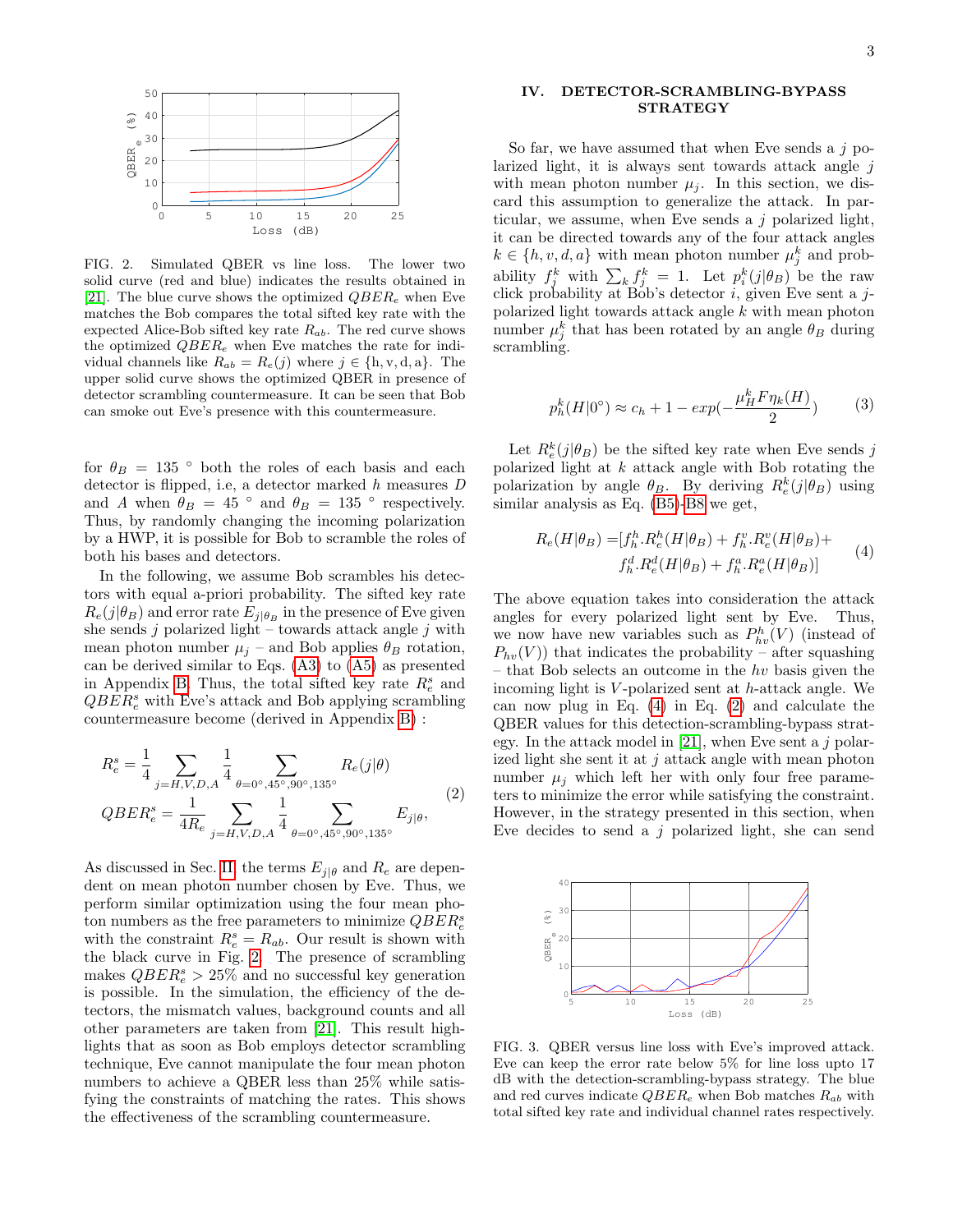

<span id="page-3-10"></span>FIG. 4. a) Scatter plot of probability  $f_j^k$  at channel loss of 6 dB. In the detection-scrambling-bypass strategy Eve would send a specific polarized light at all attack angles with a specific probability distribution. Each column indicates the attack angles and each row represents the polarization of light sent by Eve. We see that in most of the cases Eve sends Hpolarized light at h attack angle and so on. b) Scatter plot of mean Photon number at a channel loss of 6 dB with same column and row representation. In this case, if Eve wants to manage a successful attack, she needs to send V -polarized light more at  $H$ -attack angle than that at  $V$ -polarized light. Thus, depending on the window where there is total efficiency mismatch Eve needs to deploy her faked states following a specific blueprint.

towards attack angles k with probability  $f_j^k$  and mean photon number  $\mu_j^k$ . So there are 16 different values of  $\mu_j^k$ and  $f_j^k$  equipping her with a total of 32 free parameters to perform the optimization. We have solved the optimization problem for this detection-scrambling-bypass strategy with the same efficiency, Fidelity and dark count values taken from Ref. [\[21\]](#page-4-10). For matching the total rates, Eve follows the constraint  $R_{ab} = R_e$  and for individual rates she follows  $R_{ab} = R_e(j)$  where  $j \in \{h, v, d, a\}$ . With these 32 free parameters at hand the optimization program is executed and the result is shown in Fig. [3.](#page-2-3) We see that by having more free parameters, Eve can indeed adjust their values to keep the QBER less than 5% for a loss up to 17 dB.

Figure [4a](#page-3-10) and Fig. [4b](#page-3-10) show the optimized probabilities  $f_j^k$  and mean photon number per pulse chosen by Eve for a channel loss of 6 dB respectively. For a certain channel loss, Eve has to follow a specific blueprint to

attack the system. For example, the probability plot in Fig. [4a](#page-3-10)) shows that Eve sends V polarized light at V attack angle with higher probability than others. On the other hand, Eve has to send V polarized light with higher mean photon number than other polarizations as shown in Fig. [4b](#page-3-10)). For different channel loss the value of the optimized free parameters will be different. Moreover, These scenarios are entirely dependent on the specific mismatch present in the system.

#### <span id="page-3-9"></span>V. CONCLUSION

In this work, we have shown that randomizing the roles of the detectors cannot function as an efficient countermeasure against detector-efficiency-mismatch type attacks. Although it can prevent the original attack proposed in Ref. [\[21\]](#page-4-10), it fails to do so when a more general strategy is followed. The general strategy works even when Bob uses any non-uniform a priori scrambling probabilities.

We note that no two practical setups will have an exact mismatch, and hence it would not be possible for Eve to acquire one prototype to learn the mismatch of the target system. However, according to Kerckhoff's principle [\[27\]](#page-4-16) quantum cryptography assumes that except for the key, Eve knows all the system's imperfections. So, to guarantee unconditional security in theory, we need to assume that Eve knows the exact details of the mismatch and Bob's scrambling countermeasure to optimize her attack. From a practical point of view, Eve can listen to Bob's classical communication channel while sending a small fraction of faked states at different spatial angles to get an estimate of the efficiency mismatch [\[28\]](#page-4-17). Eve can pursue a similar strategy to estimate Bob's detector scrambling statistics. Thus, unless new techniques are proposed to strengthen the existing detector-scrambling countermeasure strategies, it cannot guarantee security against detector efficiency mismatch based attacks. Our result and methodology could be used to security-certify a free-space quantum communication receiver against all types of detector-efficiency-mismatch type attacks.

- <span id="page-3-0"></span>[1] W. Knight, [IBM Raises the Bar with a 50-Qubit Quan](https://www.technologyreview.com/s/609451/ibm-raises-the-bar-with-a-50-qubit-quantum-computer/?utm_campaign=Technology+Review&utm_source=facebook.com&utm_medium=social) $tum$  Computer, Tech. Rep. (MIT Technology Review, 2017).
- <span id="page-3-1"></span>[2] D. Castelvecchi, Quantum computers ready to leap out of the lab in 2017, Tech. Rep. (Nature News, 2017).
- <span id="page-3-2"></span>[3] R. C. Merkle, *Secrecy*, *authentication*, *and public key sys*tems, Ph.D. thesis, Stanford University (1979).
- [4] R. J. Mceliece, Coding Thy **4244**, 114 (1978).
- <span id="page-3-3"></span>[5] J. Hoffstein, J. Pipher, and J. H. Silverman, in International Algorithmic Number Theory Symposium (Springer, 1998) pp. 267–288.
- <span id="page-3-4"></span>[6] C. H. Bennett and G. Brassard, in Proceedings of IEEE

International Conference on Computers, Systems, and Signal Processing (IEEE Press, New York, Bangalore, India, 1984) pp. 175–179.

- <span id="page-3-6"></span>[7] N. Gisin, G. Ribordy, W. Tittel, and H. Zbinden, [Rev.](http://dx.doi.org/ 10.1103/RevModPhys.74.145) Mod. Phys. 74[, 145 \(2002\).](http://dx.doi.org/ 10.1103/RevModPhys.74.145)
- <span id="page-3-5"></span>[8] V. Scarani, H. Bechmann-Pasquinucci, N. J. Cerf, M. Dušek, N. Lütkenhaus, and M. Peev, [Rev. Mod.](http://dx.doi.org/10.1103/RevModPhys.81.1301) Phys. 81[, 1301 \(2009\).](http://dx.doi.org/10.1103/RevModPhys.81.1301)
- <span id="page-3-7"></span>[9] L. Lydersen, C. Wiechers, C. Wittmann, D. Elser, J. Skaar, and V. Makarov, [Nat. Photonics](http://dx.doi.org/ 10.1038/nphoton.2010.214) 4, 686 (2010).
- <span id="page-3-8"></span>[10] I. Gerhardt, Q. Liu, A. Lamas-Linares, J. Skaar, C. Kurtsiefer, and V. Makarov, [Nat. Commun.](http://dx.doi.org/ 10.1038/ncomms1348) 2, 349 (2011).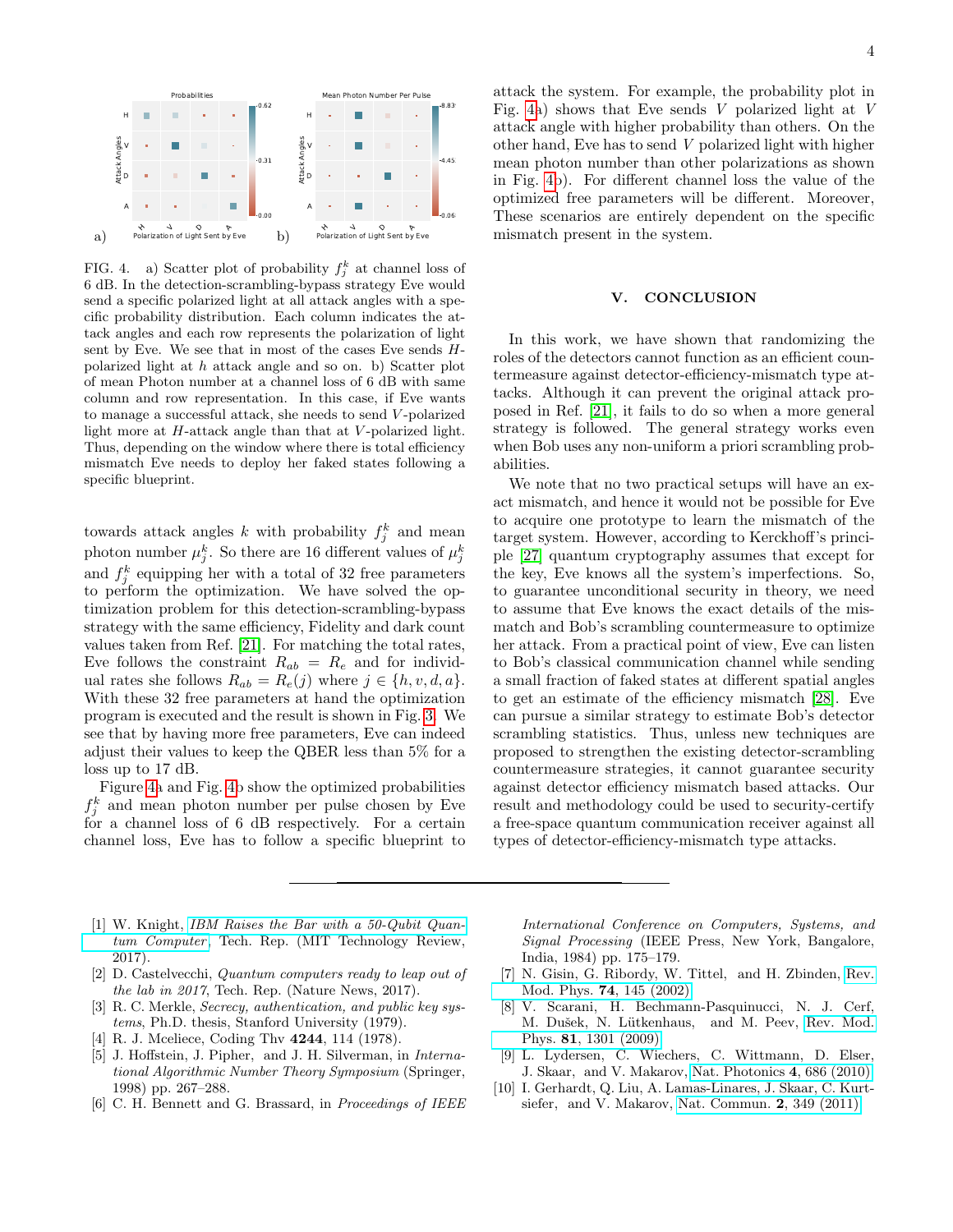- <span id="page-4-0"></span>[11] S. Sajeed, I. Radchenko, S. Kaiser, J.-P. Bourgoin, A. Pappa, L. Monat, M. Legré, and V. Makarov, [Phys.](http://dx.doi.org/10.1103/PhysRevA.91.032326) Rev. A 91[, 032326 \(2015\).](http://dx.doi.org/10.1103/PhysRevA.91.032326)
- <span id="page-4-1"></span>[12] S. Sajeed, A. Huang, S. Sun, F. Xu, V. Makarov, and M. Curty, [Phys. Rev. Lett.](http://dx.doi.org/10.1103/PhysRevLett.117.250505) 117, 250505 (2016).
- <span id="page-4-2"></span>[13] N. Jain, E. Anisimova, I. Khan, V. Makarov, C. Marquardt, and G. Leuchs, New J. Phys. 16[, 123030 \(2014\).](http://dx.doi.org/ 10.1088/1367-2630/16/12/123030)
- [14] S. Sajeed, C. Minshull, N. Jain, and V. Makarov, [Sci.](https://doi.org/10.1038/s41598-017-08279-1) Rep. 7[, 8403 \(2017\).](https://doi.org/10.1038/s41598-017-08279-1)
- <span id="page-4-3"></span>[15] P. V. P. Pinheiro, P. Chaiwongkhot, S. Sajeed, R. T. Horn, J.-P. Bourgoin, T. Jennewein, N. Lütkenhaus, and V. Makarov, Opt. Express 26[, 21020 \(2018\).](http://dx.doi.org/ 10.1364/OE.26.021020)
- <span id="page-4-4"></span>[16] V. Makarov, J.-P. Bourgoin, P. Chaiwongkhot, M. Gagné, T. Jennewein, S. Kaiser, R. Kashyap, M. Legré, C. Minshull, and S. Sajeed, [Phys. Rev. A](http://dx.doi.org/ 10.1103/PhysRevA.94.030302) 94, [030302 \(2016\).](http://dx.doi.org/ 10.1103/PhysRevA.94.030302)
- <span id="page-4-5"></span>[17] A. N. Bugge, S. Sauge, A. M. M. Ghazali, J. Skaar, L. Lydersen, and V. Makarov, [Phys. Rev. Lett.](http://dx.doi.org/ 10.1103/PhysRevLett.112.070503) 112, 070503 [\(2014\).](http://dx.doi.org/ 10.1103/PhysRevLett.112.070503)
- <span id="page-4-6"></span>[18] C. H. Bennett, F. Bessette, L. Salvail, G. Brassard, and J. Smolin, [J. Cryptology](http://dx.doi.org/ 10.1007/bf00191318) 5, 3 (1992).
- <span id="page-4-7"></span>[19] F. Xu, K. Wei, S. Sajeed, S. Kaiser, S. Sun, Z. Tang, L. Qian, V. Makarov, and H.-K. Lo, [Phys. Rev. A](http://dx.doi.org/ 10.1103/PhysRevA.92.032305) 92, [032305 \(2015\).](http://dx.doi.org/ 10.1103/PhysRevA.92.032305)
- <span id="page-4-8"></span>[20] V. Makarov, A. Anisimov, and J. Skaar, [Phys. Rev. A](http://dx.doi.org/10.1103/PhysRevA.74.022313) 74[, 022313 \(2006\),](http://dx.doi.org/10.1103/PhysRevA.74.022313) erratum ibid. 78, 019905 (2008).
- <span id="page-4-10"></span>[21] S. Sajeed, P. Chaiwongkhot, J.-P. Bourgoin, T. Jen-newein, N. Lütkenhaus, and V. Makarov, [Phys. Rev.](http://dx.doi.org/10.1103/PhysRevA.91.062301) A 91[, 062301 \(2015\).](http://dx.doi.org/10.1103/PhysRevA.91.062301)
- <span id="page-4-12"></span>[22] M. Rau, T. Vogl, G. Corrielli, G. Vest, L. Fuchs, S. Nauerth, and H. Weinfurter, [IEEE J. Quantum. Elec](http://dx.doi.org/ 10.1109/JSTQE.2014.2372008)tron. 21[, 6600905 \(2015\).](http://dx.doi.org/ 10.1109/JSTQE.2014.2372008)
- <span id="page-4-9"></span>[23] P. Chaiwongkhot, K. B. Kuntz, Y. Zhang, A. Huang, J.- P. Bourgoin, S. Sajeed, N. Lütkenhaus, T. Jennewein, and V. Makarov, Phys. Rev. A 99[, 062315 \(2019\).](http://dx.doi.org/10.1103/PhysRevA.99.062315)
- <span id="page-4-11"></span>[24] B. Qi, C.-H. F. Fung, H.-K. Lo, and X. Ma, Quant. Inf. Comp. 7, 73 (2007).
- <span id="page-4-13"></span>[25] V. Makarov and J. Skaar, Quant. Inf. Comp. 8, 622 (2008).
- <span id="page-4-14"></span>[26] T. F. da Silva, G. C. do Amaral, G. B. Xavier, G. P. Temporão, and J. P. von der Weid, IEEE Journal of Selected Topics in Quantum Electronics 21, 159 (2014).
- <span id="page-4-16"></span>[27] A. Kerckhoffs, [Journal des sciences militaires](https://www.petitcolas.net/kerckhoffs/crypto_militaire_1_b.pdf) IX, 5 [\(1883\).](https://www.petitcolas.net/kerckhoffs/crypto_militaire_1_b.pdf)
- <span id="page-4-17"></span>[28] V. Makarov and D. R. Hjelme, [J. Mod. Opt.](http://dx.doi.org/10.1080/09500340410001730986) 52, 691 [\(2005\).](http://dx.doi.org/10.1080/09500340410001730986)
- <span id="page-4-18"></span>[29] N. J. Beaudry, T. Moroder, and N. Lütkenhaus, [Phys.](http://dx.doi.org/10.1103/PhysRevLett.101.093601) Rev. Lett. 101[, 093601 \(2008\).](http://dx.doi.org/10.1103/PhysRevLett.101.093601)
- [30] T. Tsurumaru and K. Tamaki, [Phys. Rev. A](http://dx.doi.org/10.1103/PhysRevA.78.032302) 78, 032302 [\(2008\).](http://dx.doi.org/10.1103/PhysRevA.78.032302)
- <span id="page-4-19"></span>[31] O. Gittsovich, N. J. Beaudry, V. Narasimhachar, R. R. Alvarez, T. Moroder, and N. Lütkenhaus, [Phys. Rev. A](http://dx.doi.org/10.1103/PhysRevA.89.012325) 89[, 012325 \(2014\).](http://dx.doi.org/10.1103/PhysRevA.89.012325)

### Appendix A: Sifted key rate and QBER during attack

To derive the key rate and QBER formula in Eve's presence, Ref [\[21\]](#page-4-10) started with a system with only Eve and Bob. Let us consider Eve is sending a  $j$ -polarized pulse to Bob with mean photon number  $\mu_i$  towards the attack angles j. Let  $p_i(j)$  be the raw click probability at

TABLE I. Possible outcome of events after squashing.

<span id="page-4-20"></span>

| Case $\#   h$ | $\boldsymbol{v}$ |  | $d   a  $ Decision after squashing |
|---------------|------------------|--|------------------------------------|
|               |                  |  | click on $h$                       |
|               |                  |  | click on $v$                       |
|               |                  |  | click on $d$                       |
|               |                  |  | click on a                         |
|               |                  |  | decision random $h$ or $v$         |
|               |                  |  | decision random $d$ or $a$         |

detector i while incoming light is j polarized. For Eve sending H polarized light, these probabilities are:

<span id="page-4-21"></span>
$$
p_h(H) \approx c_h + 1 - \exp\left(-\frac{\mu_H F \eta_h(H)}{2}\right)
$$
  
\n
$$
p_v(H) \approx c_v + 1 - \exp\left(-\frac{\mu_H(1 - F)\eta_v(H)}{2}\right)
$$
 (A1)  
\n
$$
p_{d(a)}(H) \approx c_{d(a)} + 1 - \exp\left(-\frac{\mu_H \eta_{d(a)}(H)}{4}\right)
$$

Here,  $c_i$  is the dark count probability per bit slot at the *i*-th detector, F is the fidelity and  $\eta_i(j)$  is the probability of detection at Bob's i-th detector given Eve sent j-polarized light. We assume that when Bob registers a multiple click, he performs a squashing operation[\[29–](#page-4-18) [31\]](#page-4-19). Table [I](#page-4-20) shows the cases where Bob makes his decisions based on the clicks on his detectors. All other cases are discarded in the squashing model. Let  $P_k(l)$  (where  $k \in \{hv, da\}, l \in \{H, V, D, A\})$  be the probability that Bob measures in the  $k$  basis given the incoming light is  $l$ polarized. Then  $P_{hv}(H)$  can be computed from cases 1, 2 and 5 in Table [I](#page-4-20) as:

<span id="page-4-22"></span>
$$
P_{hv}(H) = p_h(H)[1 - p_d(H)][1 - p_a(H)][1 - p_v(H)]
$$
  
+  $p_v(H)[1 - p_d(H)][1 - p_a(H)][1 - p_h(H)]$   
+  $p_v(H)p_h(H)[1 - p_d(H)][1 - p_a(H)]$   
=  $[1 - p_d(H)][1 - p_a(H)]$   
×  $[p_h(H) + p_v(H) - p_h(H)p_v(H)].$  (A2)

The probabilities  $P_{hv}(V)$ ,  $P_{da}(D)$ ,  $P_{da}(A)$  can be calculated similarly. Now we include Alice into the picture. We first assume the case where Alice sends a H-polarized light. The possible scenarios are shown in Fig. [5.](#page-5-2) It is sufficient to consider only the cases when Bob measures in same basis as Alice (HV in this case) as the other cases will be discarded during sifting. Here we assume, Eve measures Alice's outgoing signal in HV or DA basis with equal a-priory probability using a measurement setup having perfect detection efficiency and no dark count. Thus, with 50% probability she measures in the correct (incorrect) basis and sends the correct (incorrect) state to Bob. Let  $R_e(j)$  be the sifted key rate with Eve's presence given Alice sent a j polarized light. Following Fig. [5,](#page-5-2)  $R_e(j)$  can be given by,

<span id="page-4-15"></span>
$$
R_e(H) \approx \frac{1}{2} P_{hv}(H) + \frac{1}{4} P_{hv}(D) + \frac{1}{4} P_{hv}(A)
$$
 (A3)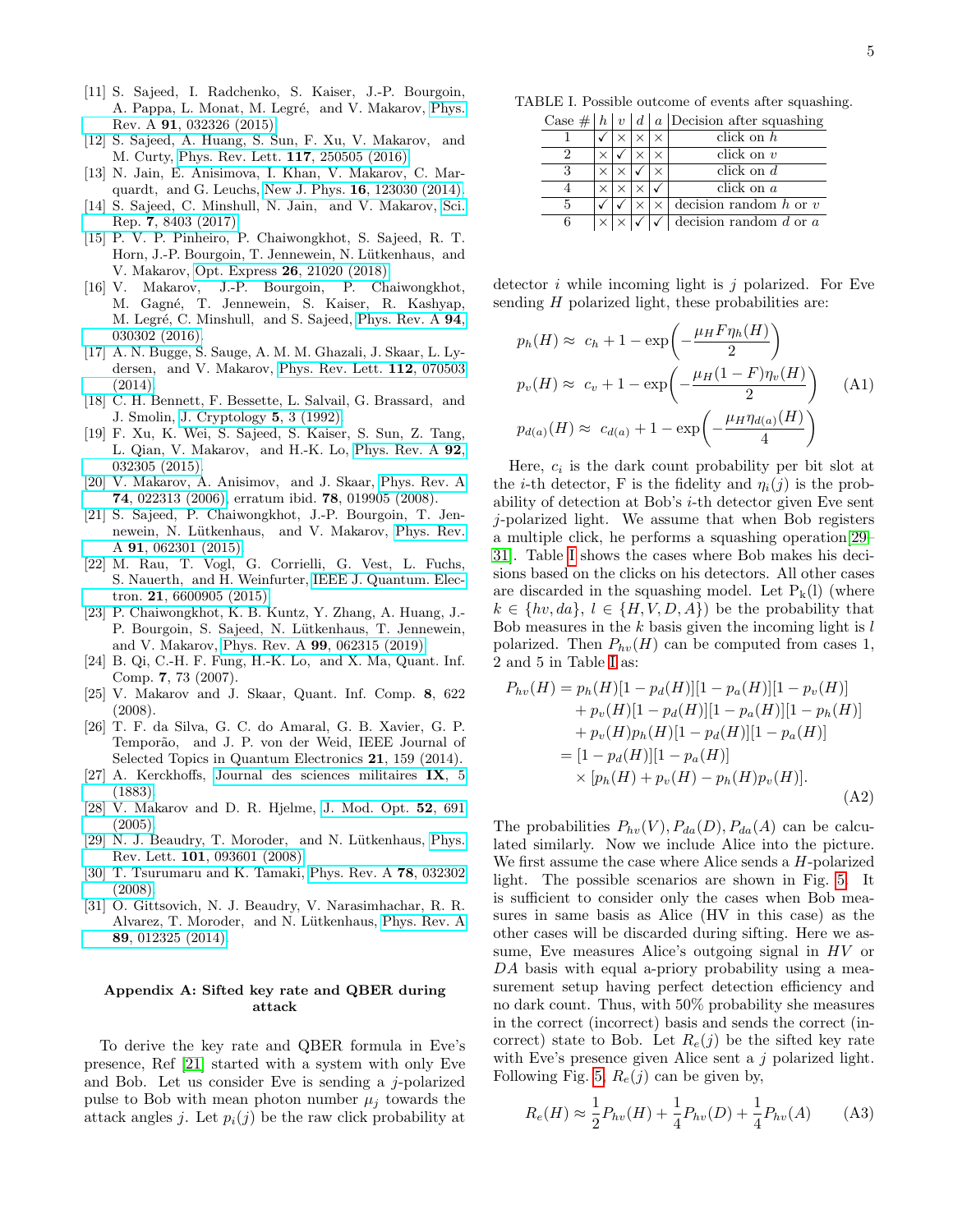The error rate with Eve given Alice sends a H polarized light can also be calculated with the help of Fig. [5.](#page-5-2) When Eve measures in the same basis as Alice, she introduces no error (assuming perfect fidelity at Bob). However, when she measures in the wrong basis (in this case, DA) there is some probability of error. Let  $P_i(i)$  be the probability that, after squashing, Bob decides on outcome  $i$ given incoming light was *j*-polarized light. Thus,  $P_v(H)$ would be,

$$
P_v(H) = [p_v(H) - \frac{p_h(H)p_v(H)}{2}][1 - p_d(H)][1 - p_a(H)]
$$
\n(A4)



<span id="page-5-2"></span>FIG. 5. A Bayesian network showing the possible scenarios if Alice sends  $H$ -polarized light and Bob measure in  $HV$ -basis. This only portrays a scenario where fidelity is 1.0 with no dark counts.

Hence, the error rate during attack given Alice sends a H-polarized light is,

<span id="page-5-0"></span>
$$
E_H = \frac{1}{8} P_v(D) + \frac{1}{8} P_v(A)
$$
 (A5)

In deriving Eqs.  $(A3)$  to  $(A5)$ , we have assumed simplified cases. In a more general scenario, we also need to consider  $P_{hv}(V)$  since the setup may have imperfect fidelity and dark counts in the photodetectors. Let  $P_c^e$ and  $P_w^e$  be the probability that Eve measures Alice's signal in the correct basis and gets a click in the correct and wrong photodetector respectively. Let,  $P_{nc}^e$  be the probability that Eve measures in the non-compatible or wrong basis. We can then modify equation [A3](#page-4-15) for the case of sifted key rate when there is incoming H-polarized light. Thus, the sifted key rate can be written from [\[21\]](#page-4-10) in the following form

<span id="page-5-3"></span>
$$
R_e(H) \approx P_c^e P_{hv}(H) + P_w^e P_{hv}(V) + P_{nc}^e [P_{hv}(D) + P_{hv}(A)]
$$
  
+ 
$$
(1 - P_c^e - P_w^e - 2P_{nc}^e)(c_h + c_v - c_h c_v)
$$
(A6)

Similarly, we can modify equation [A5](#page-5-0) to calculate the error rate with Eve in between, when Alice sends Hpolarized light. If Bob has a click in the v photodetector with incoming H-polarized light then that would be an

FIG. 6. Bob's measurement setup during scrambling

a

error case with Eve measuring Alice's signal in the correct basis. Similarly, for other cases where Eve measures in the correct basis but gets a click in the wrong photodetector and Eve measuring in the wrong basis, if Bob gets a click in the v photodetector that would count as an error and can be expressed in the following form:

en al control de la

<span id="page-5-4"></span>
$$
E_H \approx P_c^e P_v(H) + P_w^e P_v(V) + P_{nc}^e [P_v(D) + P_v(A)]
$$
  
+  $(1 - P_c^e - P_w^e - 2P_{nc}^e)(c_v - \frac{c_v c_h}{2})$  (A7)

e de la construcción de la construcción

Sifted key rates and QBERs during attack given Alice sends  $V, D$  and  $A$  polarized light can be calculated similarly. The total sifted key rate and QBER in Eve's presence become

$$
R_e = \frac{1}{4} \sum_{j=H, V, D, A} R_e(j),
$$
  
QBER<sub>e</sub> =  $\frac{1}{4R_e} \sum_{j=H, V, D, A} E_j.$  (A8)

#### <span id="page-5-1"></span>Appendix B: Sifted key rate and QBER with scrambling countermeasure

Let  $p_i(j|\theta_B)$  be the raw click probability at Bob's *i*th detector given Eve sends  $j$  polarized light with mean photon number  $\mu_j$  directed towards attack angle j which is rotated by Bob by an angle  $\theta_B$ . The probabilities for  $\theta_B = 0^\circ, 45^\circ, 90^\circ$  and  $135^\circ$  can be derived similar to Eq. [\(A1\)](#page-4-21). When  $\theta_B = 0$  °:

$$
p_h(H|0^{\circ}) \approx c_h + 1 - \exp\left(-\frac{\mu_H F \eta_h(H)}{2}\right)
$$
  
\n
$$
p_v(H|0^{\circ}) \approx c_v + 1 - \exp\left(-\frac{\mu_H(1 - F)\eta_v(H)}{2}\right)
$$
 (B1)  
\n
$$
p_{d(a)}(H|0^{\circ}) \approx c_{d(a)} + 1 - \exp\left(-\frac{\mu_H \eta_{d(a)}(H)}{4}\right)
$$

When  $\theta_B = 45$  ° the H-polarized light is rotated to a D-polarized light and corresponding raw click probabilities become: